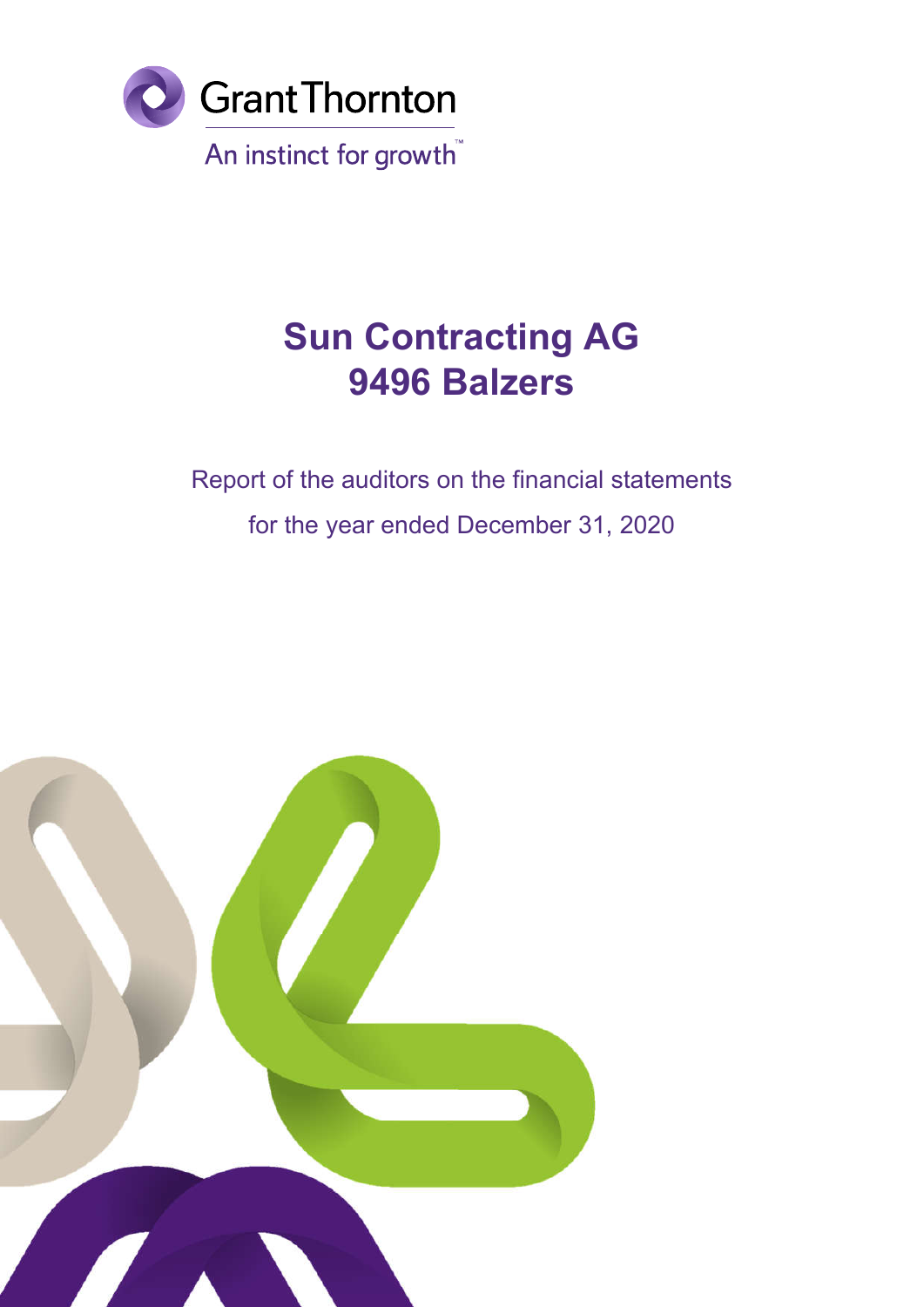

Grant Thornton AG Bahnhofstrasse 15 P.O. Box 663 FL-9494 Schaan T +423 237 42 42 F +423 237 42 92 www.grantthornton.li

Report of the auditors on the financial statements 2020

to the general meeting of Sun Contracting AG, 9496 Balzers

As statutory auditors, we have audited the financial statements (balance sheet, income statement and notes) of Sun Contracting AG for the year ended December 31, 2020.

These financial statements are the responsibility of the board of directors. Our responsibility is to express an opinion on these financial statements based on our audit. We confirm that we meet the legal requirements concerning professional qualification and independence.

Our audit was conducted in accordance with auditing standards promulgated by the Liechtenstein profession, which require that an audit be planned and performed to obtain reasonable assurance about whether the financial statements and the annual report are free from material misstatement. We have examined on a test basis evidence supporting the amounts and disclosures in the financial statements. We have also assessed the accounting principles used, significant estimates made and the overall financial statement presentation. We believe that our audit provides a reasonable basis for our opinion.

In our opinion, the financial statements give a true and fair view of the financial position, the financial performance and the results of operations in accordance with the Liechtenstein law and the company's articles of incorporation, subject to the following qualification:

The balance sheet of Sun Contracting AG includes financial assets amounting to EUR 41'266'354.62. The recoverability of financial assets in the amount of EUR 6'764'000 cannot be assessed.

Taking into account the above qualification, we recommend that the financial statements submitted to you be approved.

Should, due to the abovementioned qualification, a value adjustment be necessary which would lead to a capital loss or to over-indebtedness, we expressly refer to Arts. 182e and 182f of the "PGR" (Liechtenstein Persons and Companies Act).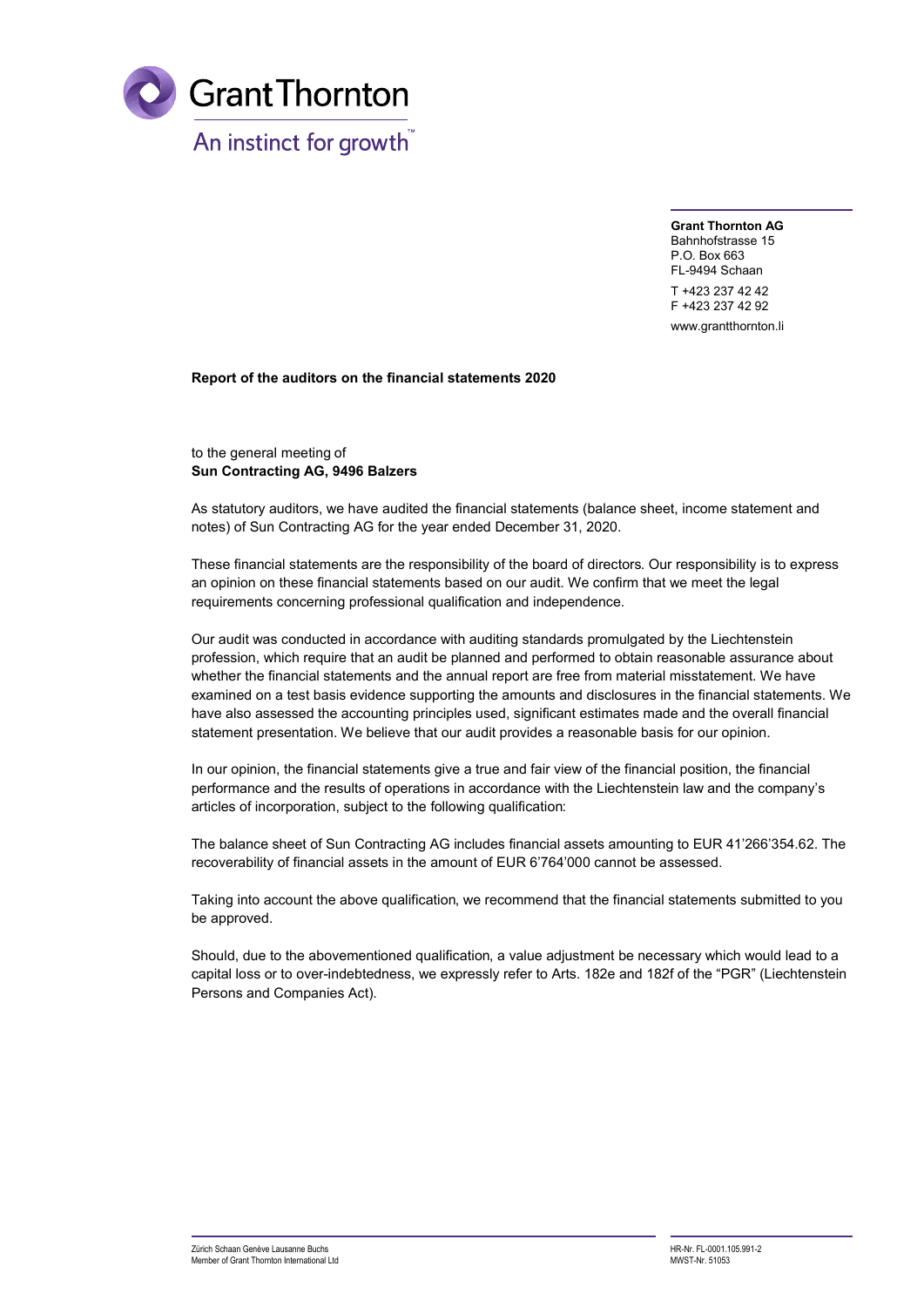

We point out that the financial statements have not been submitted to the general meeting for approval within six months following the ending of the financial year.

Schaan, September 17, 2021

Grant Thornton AG

 $\mathscr{A}$ ppa Benjamin Hoop

Rainer Marxer Licensed Accountant Auditor in Charge

Licensed Accountant

Enclosures:

– Financial statements (balance sheet, income statement and notes)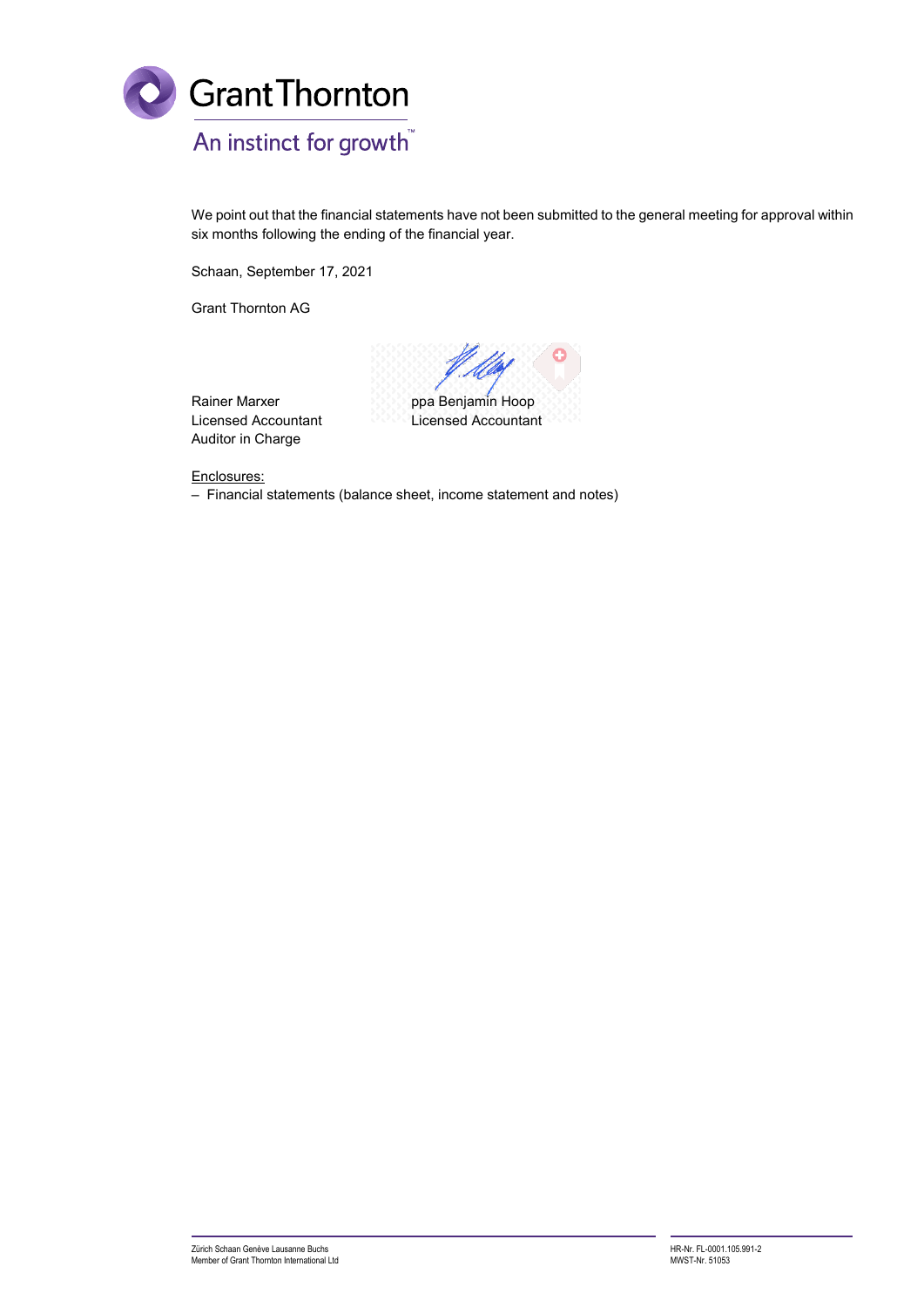# Balance sheet in EUR

| <b>ASSETS</b>                                                        | 31.12.2020           | 31.12.2019           |
|----------------------------------------------------------------------|----------------------|----------------------|
| A. Fixed assets                                                      |                      |                      |
| I. Financial investments                                             | 41,266,354.62        | 11,546,707.73        |
| II. Movable properties                                               | 177,722.81           | 175,812.45           |
| III. Immovable properties                                            | 24,782.41            | 0                    |
| IV. Intangible Assets                                                | 1,822,210.79         | 0                    |
| <b>Total fixed assets</b>                                            | 43,291,070.63        | 11,722,520.18        |
| <b>B. Current assets</b>                                             |                      |                      |
| I. Receivables                                                       | 15,223,783.28        | 12,589,447.87        |
| II. Bank balances, postal giro balances,<br>Cheques and cash in hand | 412,144.78           | 2,862,924.41         |
| <b>C. Prepaid expenses</b>                                           | 32,417.21            | 14,679.94            |
| <b>Total current assets</b>                                          | <u>15,668,345.27</u> | <u>15,467,052.22</u> |
| <b>TOTAL ASSETS</b>                                                  | 58,959,415.90        | 27,189,572.40        |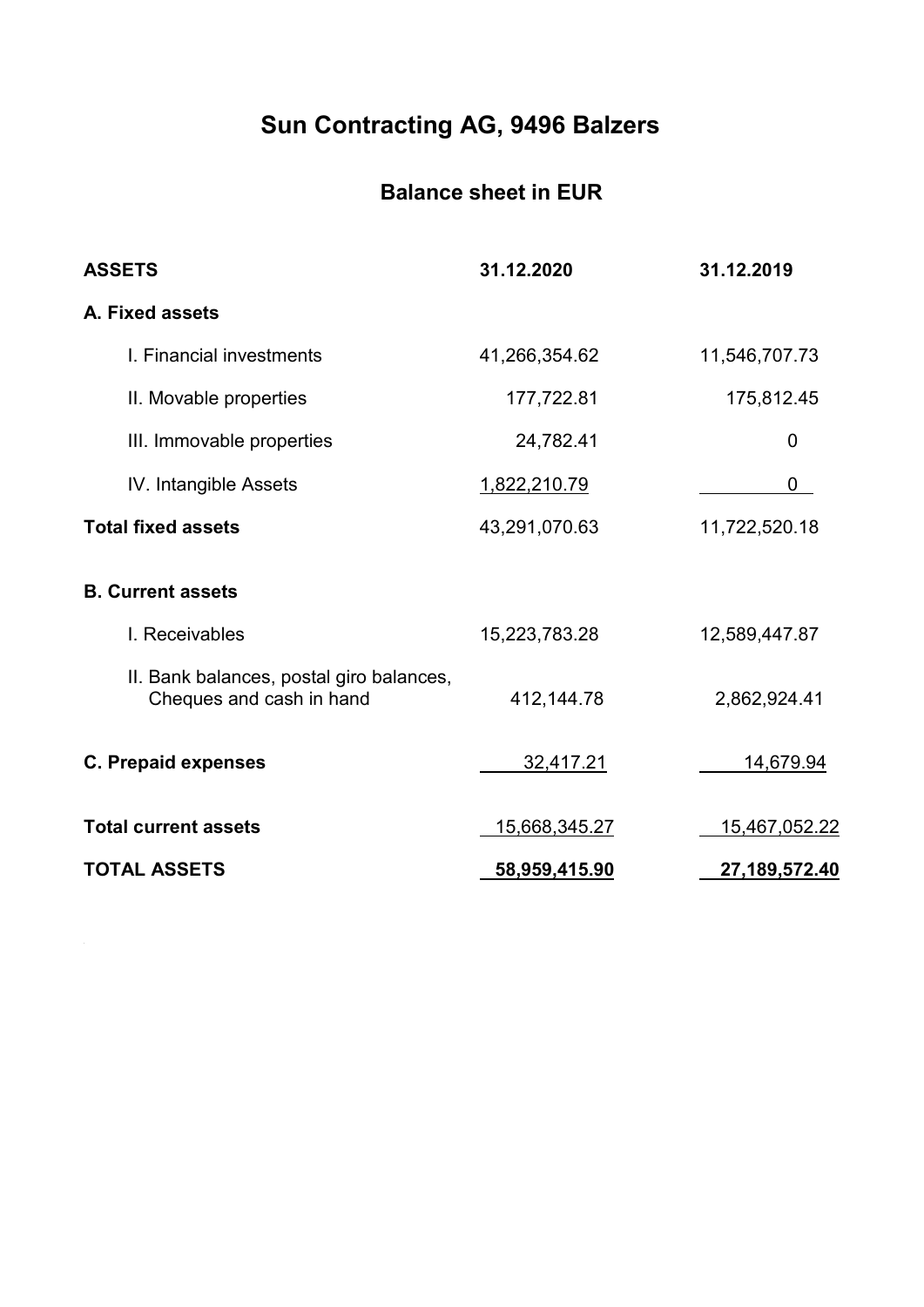# Balance sheet in EUR

|   | <b>LIABILITIES</b>             | 31.12.2020    | 31.12.2019    |
|---|--------------------------------|---------------|---------------|
| A | Shareholders' equity           |               |               |
|   | Subscribed share capital<br>I. | 1,000,000.00  | 1,000,000.00  |
|   | Ш.<br>Legal reserves           | 57,000.00     | 36,000.00     |
|   | Profit carried forward<br>III. | 956,681.84    | 560,988.15    |
|   | IV. Annual profit              | 651,149.48    | 416,693.69    |
|   | Total shareholders' equity     | 2,664,831.32  | 2,013,681.84  |
|   | <b>Debts</b>                   |               |               |
| B | Liabilities                    | 54,433,162.46 | 25,111,058.56 |
| C | Deferred income                | 1,791,422.12  | 24,832.00     |
| D | Provisions                     | 70,000.00     | 40,000.00     |
|   | <b>Total Debts</b>             | 56,294,584.58 | 25,175,890.56 |
|   | <b>TOTAL LIABILITIES</b>       | 58,959,415.90 | 27,189,572.40 |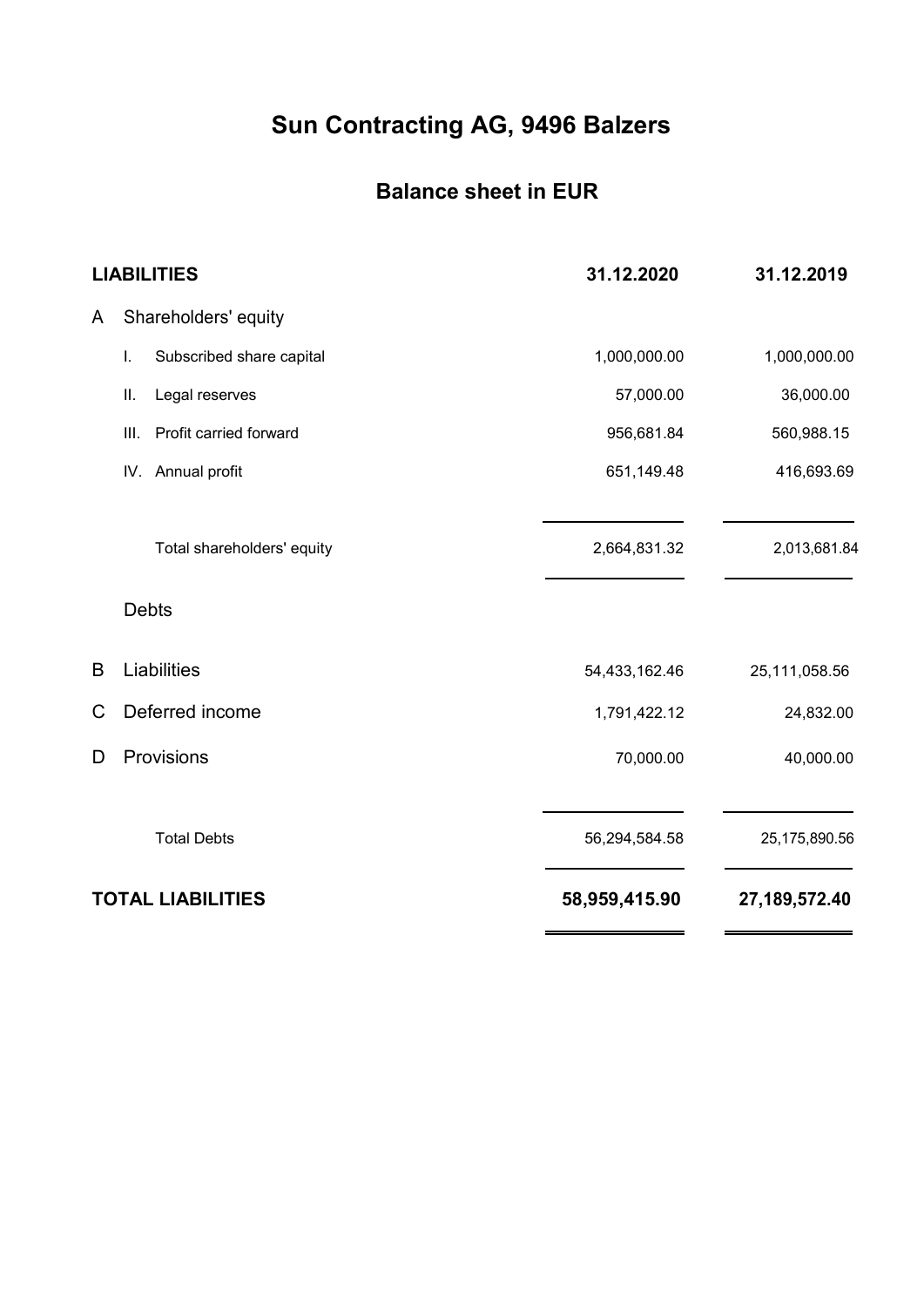# Income statement in EUR

|    |                                                 | 01.01.-31.12.2020 | 01.01.-31.12.2019 |
|----|-------------------------------------------------|-------------------|-------------------|
| 1. | Net sales                                       | 5,329,684.87      | 3,126,285.47      |
| 2. | Costs of materials/services                     | $-1,349,434.85$   | $-660,794.69$     |
|    | <b>Gross profit</b>                             | 3,980,250.02      | 2,465,490.78      |
| 3. | Staff expense                                   | $-30,894.71$      | $\mathbf 0$       |
| 4. | Other operating expenses                        | $-1,895,127.79$   | $-1,667,343.13$   |
| 5. | Depreciation and value adjustments              | $-315,361.11$     | $-2,366.18$       |
| 6. | Income from participations                      | 185,000.00        | 158,060.45        |
| 7. | Interest and similar expenses                   | $-1,452,391.99$   | -497,066.05       |
| 8. | Interest and similar income                     | 250,826.61        | 2,824.91          |
|    | <b>Result from ordinary business activities</b> | 722,301.03        | 459,600.78        |
| 9. | Taxes                                           | <u>-71,151.55</u> | -42,907.09        |
|    | Profit for the year (+profit/loss)              | 651,149.48        | 416,693.69        |